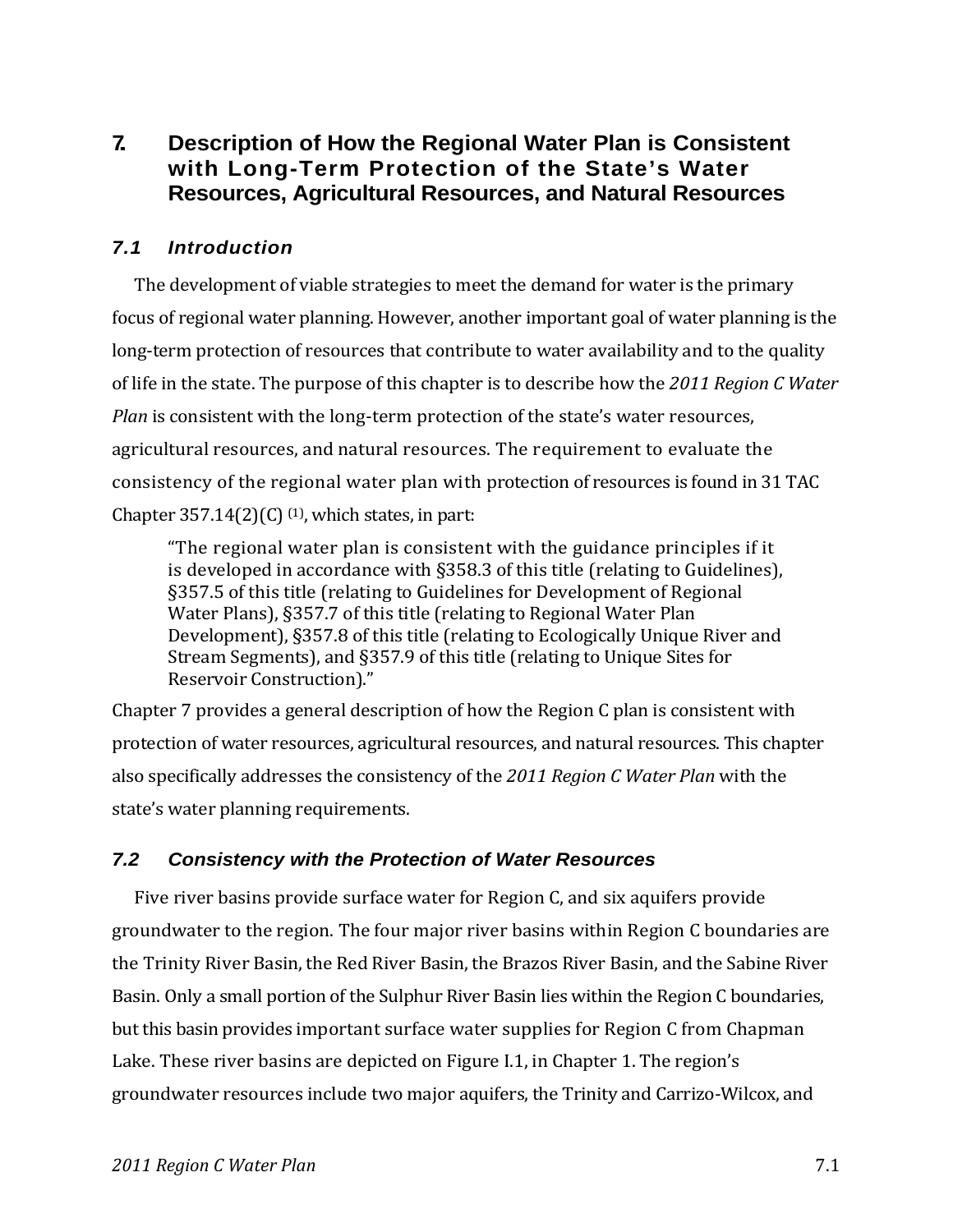three minor aquifers, the Woodbine, the Nacatoch, and the Queen City. The extents of these aquifers within the region are depicted on Figures 1.7 and 1.8 in Chapter 1.

The Trinity River Basin provides the largest amount of water supply in Region C. Surface reservoirs in the Trinity Basin in Region C with conservation storage over 50,000 acre‐feet include:

- Lake Bridgeport Lake Lavon
- Eagle Mountain Lake Lake Ray Hubbard
- 
- Lake Weatherford Lake Waxahachie
- Benbrook Lake Terrell Lake
- 
- 
- 
- Ray Roberts Lake **Called Called Called Called Called Called Called Called**
- Lewisville Lake
- 
- 
- Lake Worth Bardwell Lake
	-
	-
- Lake Arlington Navarro Mills Lake
- Joe Pool Lake Richland-Chambers Reservoir
- Grapevine Lake Cedar Creek Reservoir
	-

Other major reservoirs supplying surface water to Region C include the following:

- Lake Texoma in the Red River Basin.
- Only a small portion of the Sabine River Basin lies within Region C; however, Region C receives water from two major water supply reservoirs located in Region D and the Sabine Basin (Lake Tawakoni and Lake Fork Reservoir).
- Only small portions of the Brazos River Basin lie within Region C, and no Brazos River Basin reservoirs with conservation storage over 50,000 acre‐feet are located in Region C.
- Chapman Lake is located in the Sulphur River Basin in Region D and provides water supply to Region C.
- Lake Palestine is already permitted for use in Region C, but is located in the Neches River Basin in Region I.

Of the groundwater resources in Region C, the Trinity aquifer provides about 71

percent of the region's groundwater, and about 17 percent comes from the Woodbine

aquifer. The remainder of the groundwater is from the Carrizo‐Wilcox (9 percent), the

Nacatoch (less than 1 percent), the Queen City (less than 1 percent), and

undifferentiated/other aquifers (2 percent).

To be consistent with the long-term protection of water resources, the plan must recommend strategies that minimize threats to the region's sources of water over the planning period. The water management strategies identified in Chapter 4 were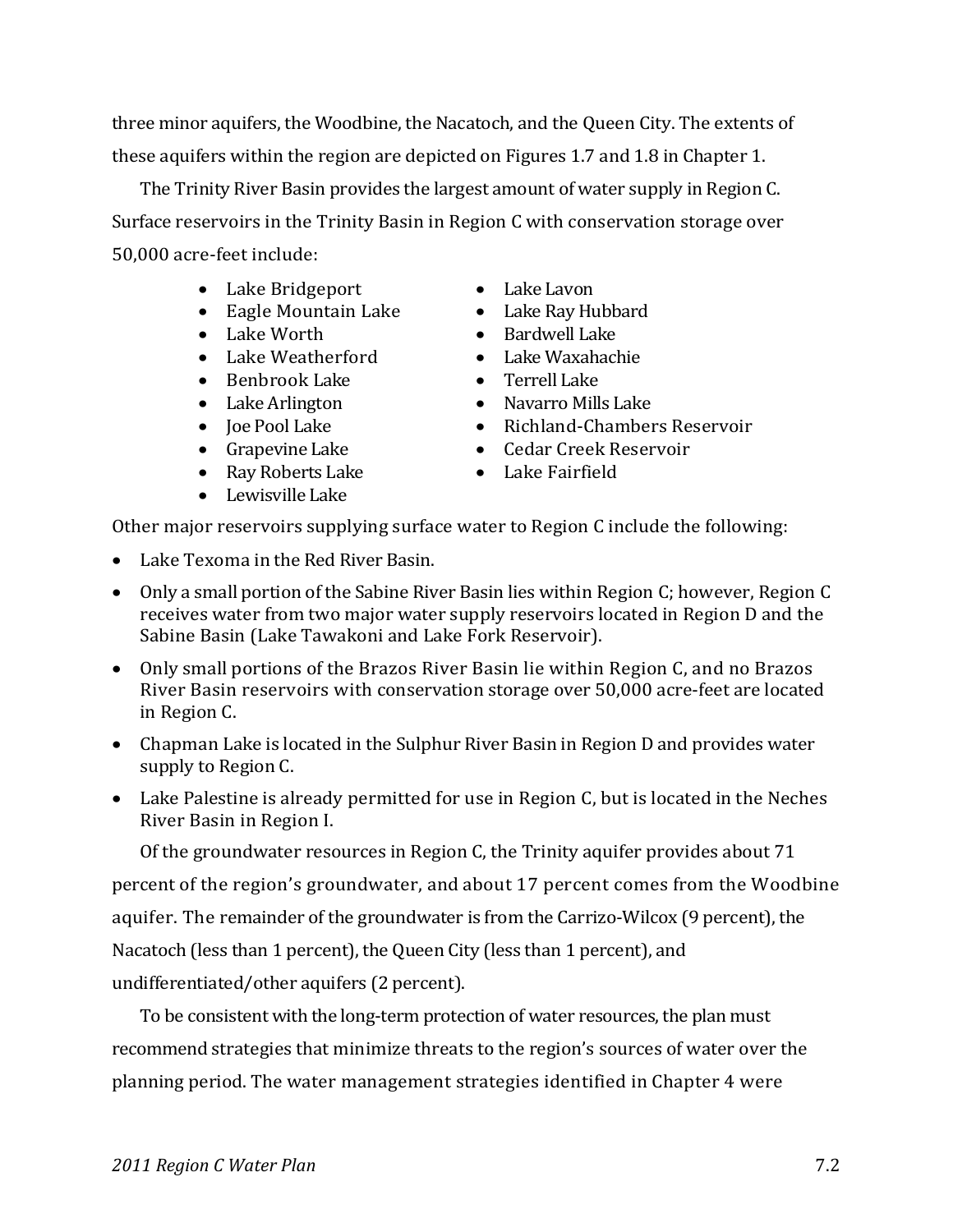evaluated for threats to water resources. The state-developed surface Water Availability Models (WAMs) and Groundwater Availability Models (GAMs) were used to evaluate surface water and groundwater supplies, respectively. The results from these models were used to determine the amount of water supply that could be allocated while still protecting the sustainability of the water resources. The recommended strategies represent a comprehensive plan for meeting the needs of the region while effectively minimizing threats to water resources.

Descriptions of the major strategies and the ways in which they minimize threats include the following:

- *Water Conservation*. Strategies for water conservation have been recommended that will significantly reduce the demand for water, thereby reducing the impact on the region's groundwater and surface water sources. Not including reuse, water conservation practices are expected to reduce the water use in Region C by 567,473 acre‐feet per year by 2060, reducing impacts on both groundwater and surface water resources (Table 6.7).
- *Reuse Projects*. Existing and recommended reuse projects in Region C account for a total water supply of 636,656 acre‐feet per year as of 2060 (Table 6.7). The majority of the recommended reuse is for municipal use. A portion of the reuse water is for golf course and general irrigation in municipal areas and for steam electric power generation. These strategies will provide an economical and environmentally desirable source of water for Region C and delay the need for development of new water supplies.
- *Conservation and Reuse*. Conservation strategies and water reuse in Region C will account for 1,204,129 acre‐feet per year in 2060, including the TWDB conservation measures. This is 37 percent of the region's total demand.
- *Full Utilization of Existing Surface Supplies Committed to Region C*. A number of recommended strategies for Region C are intended to make full use of existing supplies. Most reservoirs in Region C will be utilized at or near their firm yield capacities but not beyond, thus protecting these reservoirs and allowing the continued water supplies throughout a drought similar to the drought of record. In addition, by fully utilizing the existing water supplies, water providers will delay the need for new supplies.
- *Investigation of Existing Supplies Not Committed To Region C.* As part of this planning process, the Region C Water Planning Group investigated the cost and availability of existing water supplies that might be made available to Region C. Cost-effective existing supplies are included in the *2011 Region C Water Plan*.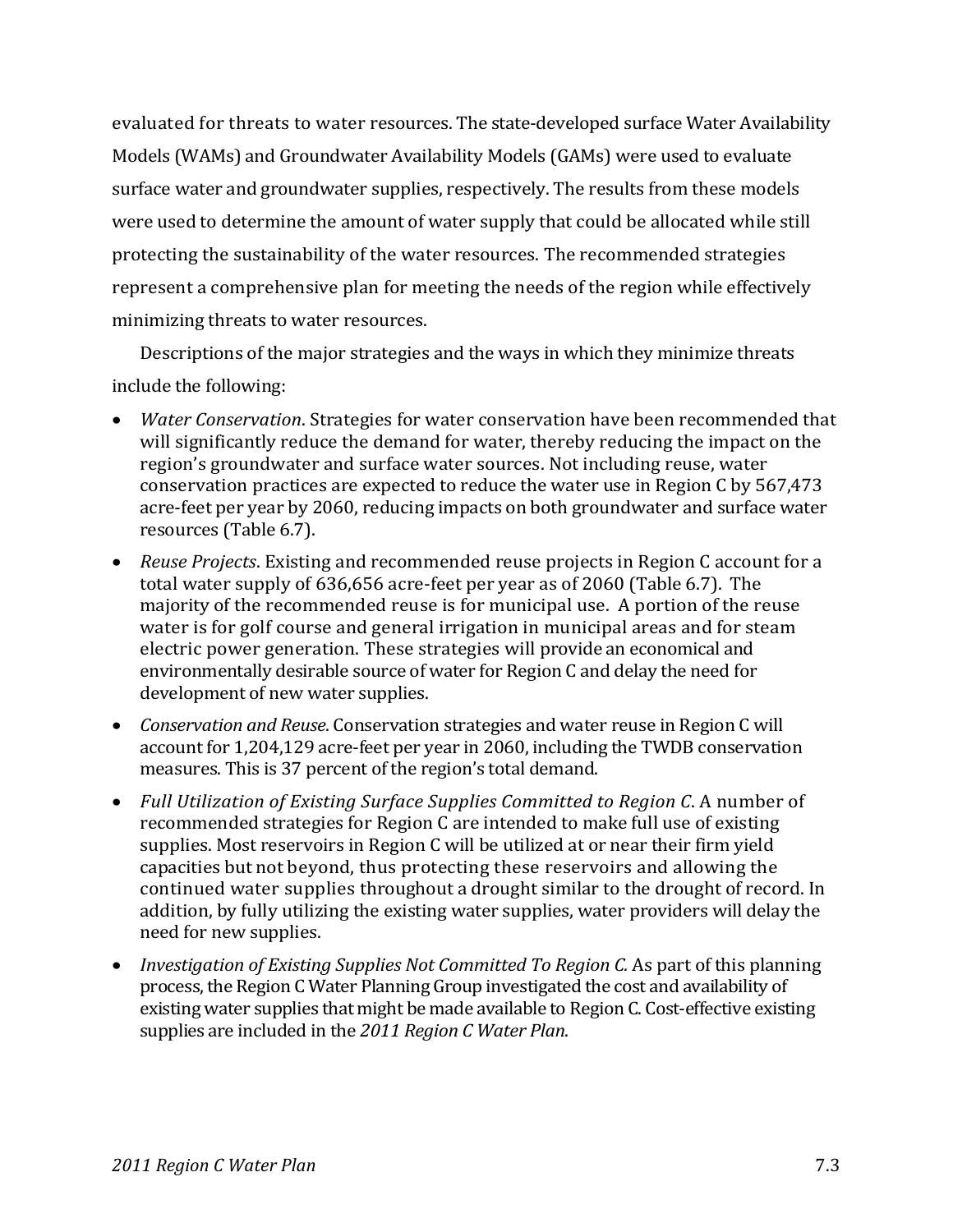- *Optimal Use of Groundwater*. This strategy is recommended for entities with limited alternative sources and sufficient groundwater supplies to meet their needs. Groundwater availability reported in the plan is the long‐term sustainability of the aquifer, and is based on aquifer recharge. In a few instances, over‐drafting is recommended in limited areas where no other alternatives are available until after 2010. By 2020, the recommended plan calls for groundwater use at a sustainable level, thus maintaining the long‐term sustainability of the aquifers.
- *New Surface Reservoirs*. A number of new surface reservoirs have been recommended as water management strategies. They include: Lower Bois d'Arc Creek Reservoir in 2020, Lake Ralph Hall in 2020 and Marvin Nichols Reservoir in 2030. Lake Tehuacana has been under consideration as an alternate management strategy for future supply. These reservoirs will have significant impacts on the land, homes, and habitat that will be inundated and on the existing stream segments which will be altered. As part of reservoir development, the Corps of Engineers will determine the quantity of land that should be set aside to mitigate for impacts to aquatic and wildlife habitats. Landowners within the reservoir sites will be compensated for their land. These new reservoirs will make releases for environmental water needs in accordance with environmental regulations and permit conditions, which will help sustain aquatic and wildlife habitat downstream from the reservoir. Water right permits for these reservoirs will be granted based on results from the WAMs which will ensure that these new water rights do not interfere with existing prior water rights, thus protecting existing water resources of the state.

### *7.3 Consistency with Protection of Agricultural Resources*

Many areas of Region C are heavily urbanized, and the region has comparatively little irrigated agriculture. In the year 2006, 3.6 percent of the Region's total water use was for irrigation and livestock, as shown in Table 1.7. None of the recommended water management strategies involve transferring water rights from agricultural use to another use. Thus, the Region C plan protects current agricultural water use.

The proposed reservoirs in the *2011 Region C Water Plan* will inundate some agricultural areas, but agricultural use in the reservoir sites is limited. The proposed reservoirs located in Region C include Lower Bois d'Arc Creek Lake, Lake Ralph Hall and Lake Tehuacana. Very little agricultural activity exists in the area of these proposed reservoirs. During the permitting process, site specific analyses would address this topic in more detail.

The proposed Marvin Nichols Reservoir in the Region C Plan is located outside of Region C. The area of the proposed Marvin Nichol Reservoir site has some agricultural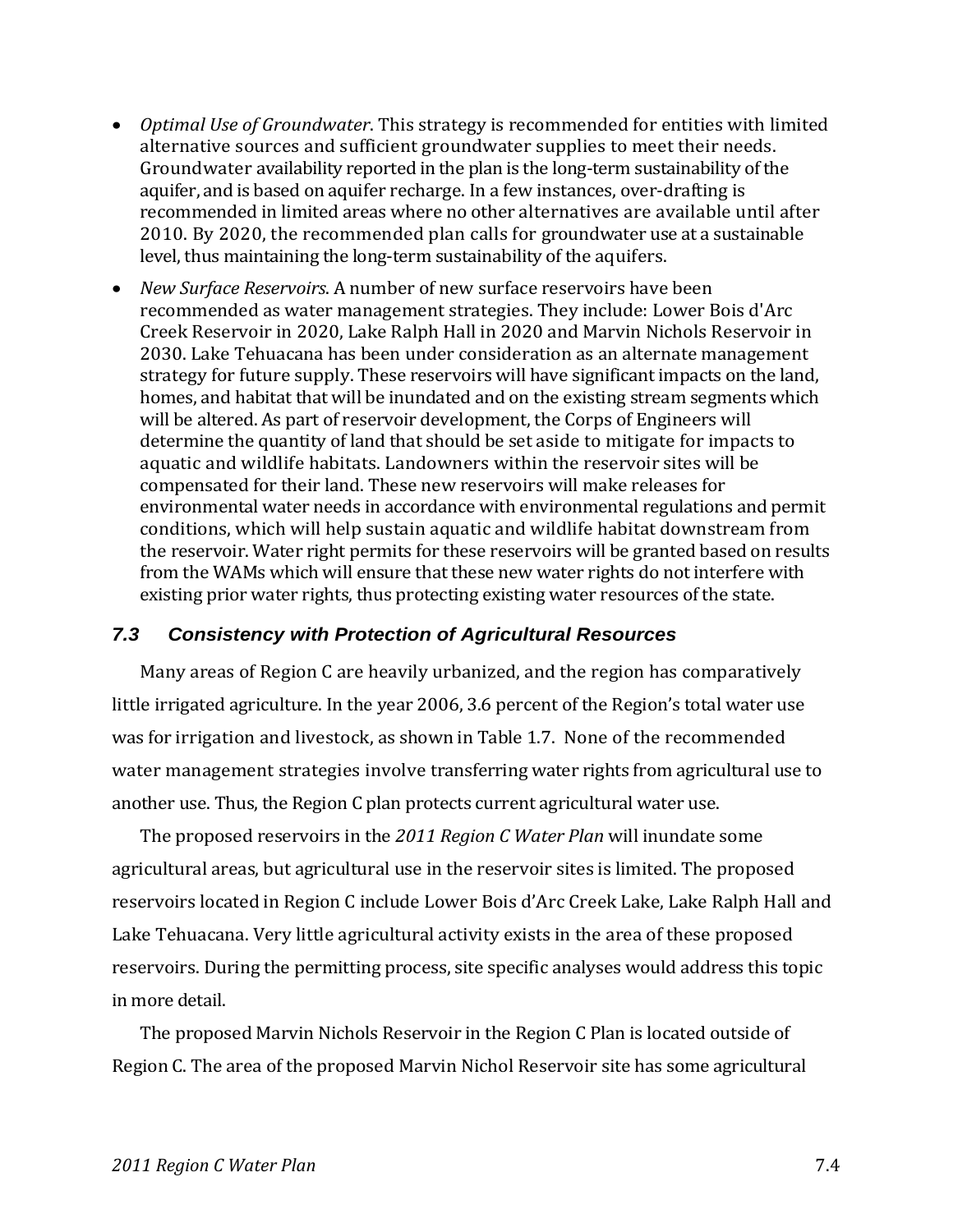activity, including cattle raising. This area is also known to have some hunting leases for game animals.

### *7.4 Consistency with Protection of Natural Resources*

Region C contains many natural resources that must be considered in water planning. Natural resources include threatened or endangered species; local, state and federal parks and public land; and energy/mineral reserves. The Region C plan is consistent with the long‐term protection of these resources. A brief discussion of consistency of the plan with protection of natural resources follows.

#### Threatened/Endangered Species

A list of threatened or endangered species located within Region C is contained in two tables in Chapter 1. Table 1.29 presents the Federal Endangered or Threatened Species in Region C, and Table 1.30 lists the State Species of Special Concern in Region C. According to the Texas Parks and Wildlife Department's listing <sup>(2)</sup>, there are 12 endangered species and 19 threatened species whose habitats are located in Region C counties. According to the Federal Listing from the U.S. Fish and Wildlife Service (3), there are 7 endangered species and 2 threatened species whose habitats are located in Region C counties.

All recommended strategies in Region C have been chosen with the possible effects on these threatened and endangered species in mind. For example, strategies that are likely to disturb threatened or endangered species habitat include mitigation allowances that set aside additional land for that habitat.

### Wetland Habitats

The Region C plan includes some projects that would have impacts to existing wetland habitats. The Marvin Nichols Reservoir project would inundate a portion of the state's Priority 1 bottomland hardwoods. These wetlands are considered high value to key waterfowl species and would require comparable mitigation. As discussed in Section 7.2, state and federal agencies will determine the quantity of land that should be set aside to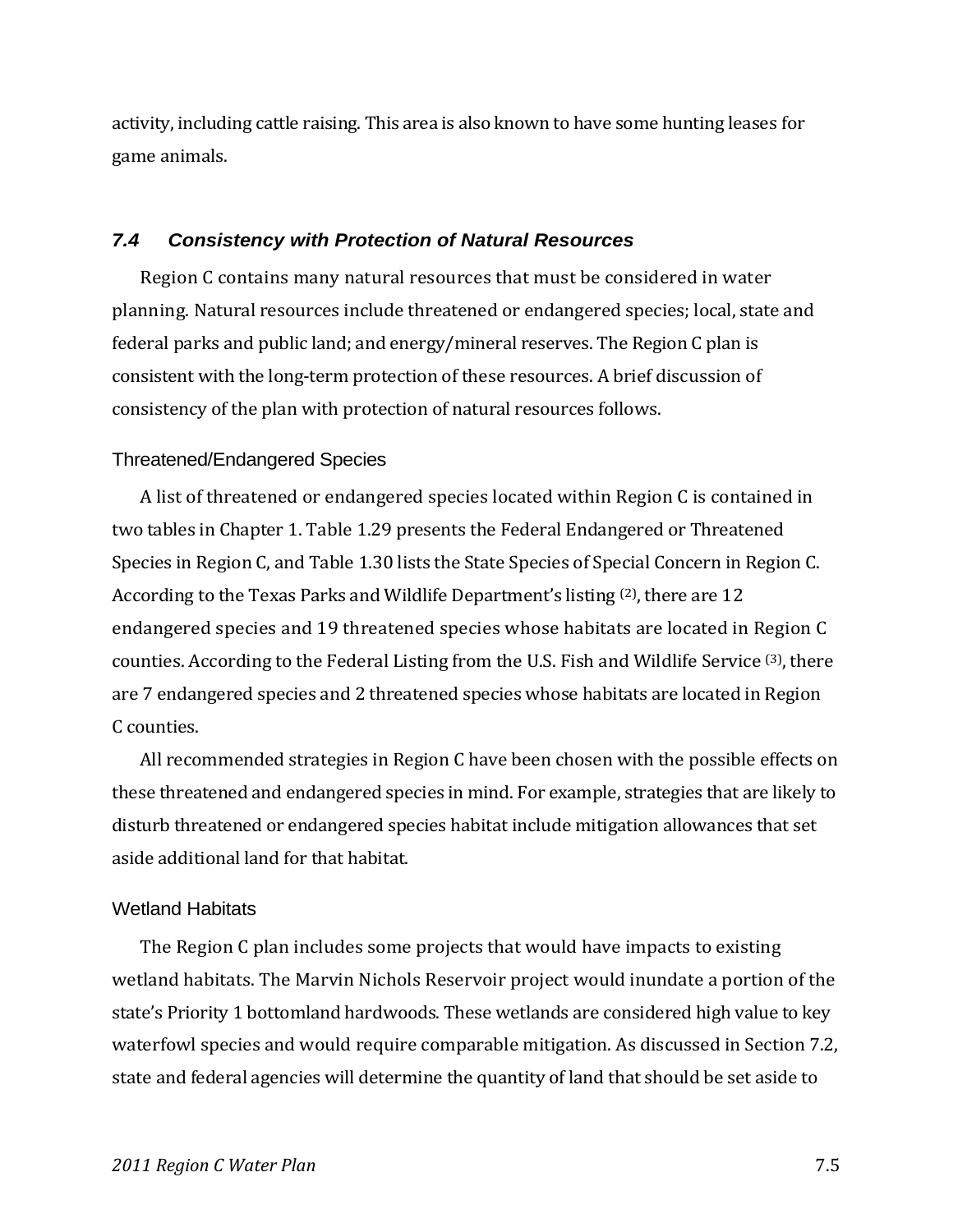mitigate for impacts to aquatic and wildlife habitats during reservoir development. The quantity and quality of the mitigation lands will be designed to achieve no net loss of wetlands functions and values. In addition, the development of a lake will create new wetland and aquatic habitats.

### Parks and Public Lands

The Texas Parks and Wildlife Department operates several state parks in Region C listed below: (4)

- Bonham State Park in Fannin County Purtis Creek State Park partially in
- Cedar Hill State Park in Dallas County Caddo National Grasslands Wildlife
- Eisenhower State Park in Grayson County
- Fairfield Lake State Park in Freestone County
- Lake Mineral Wells State Park in Parker County
- Fort Richardson & Lost Creek Reservoir State Park in Jack County
- Henderson County
- Management Area in Fannin County
- Ray Roberts State Park in Cooke, Denton, and Grayson Counties
- Richland Creek Wildlife Management Area in Freestone and Navarro Counties
- Ray Roberts Lake Wildlife Management Area in Cooke, Denton, and Grayson **Counties**
- Cedar Creek Islands Wildlife Management Area in Henderson and Kaufman Counties.

Federal government natural resource holdings in Region C include the following:

- Parks and other land around all of the Corps of Engineers lakes in the region (Texoma, Ray Roberts, Lewisville, Lavon, Grapevine, Benbrook, Joe Pool, Bardwell, and Navarro Mills)
- Hagerman National Wildlife Refuge on the shore of Lake Texoma in Grayson County
- Lyndon B. Johnson National Grasslands in Wise County.
- The Caddo National Grasslands WMA in Fannin County.

In addition, there are a number of city parks, recreational facilities, and public lands located throughout the region.

Increased utilization of some reservoirs may lower the lake levels during a severe drought. This may affect the parks and public lands surrounding these reservoirs, but the strategies recommended in the Region C plan will have no additional impact on these water resources beyond what has already been allowed for in their water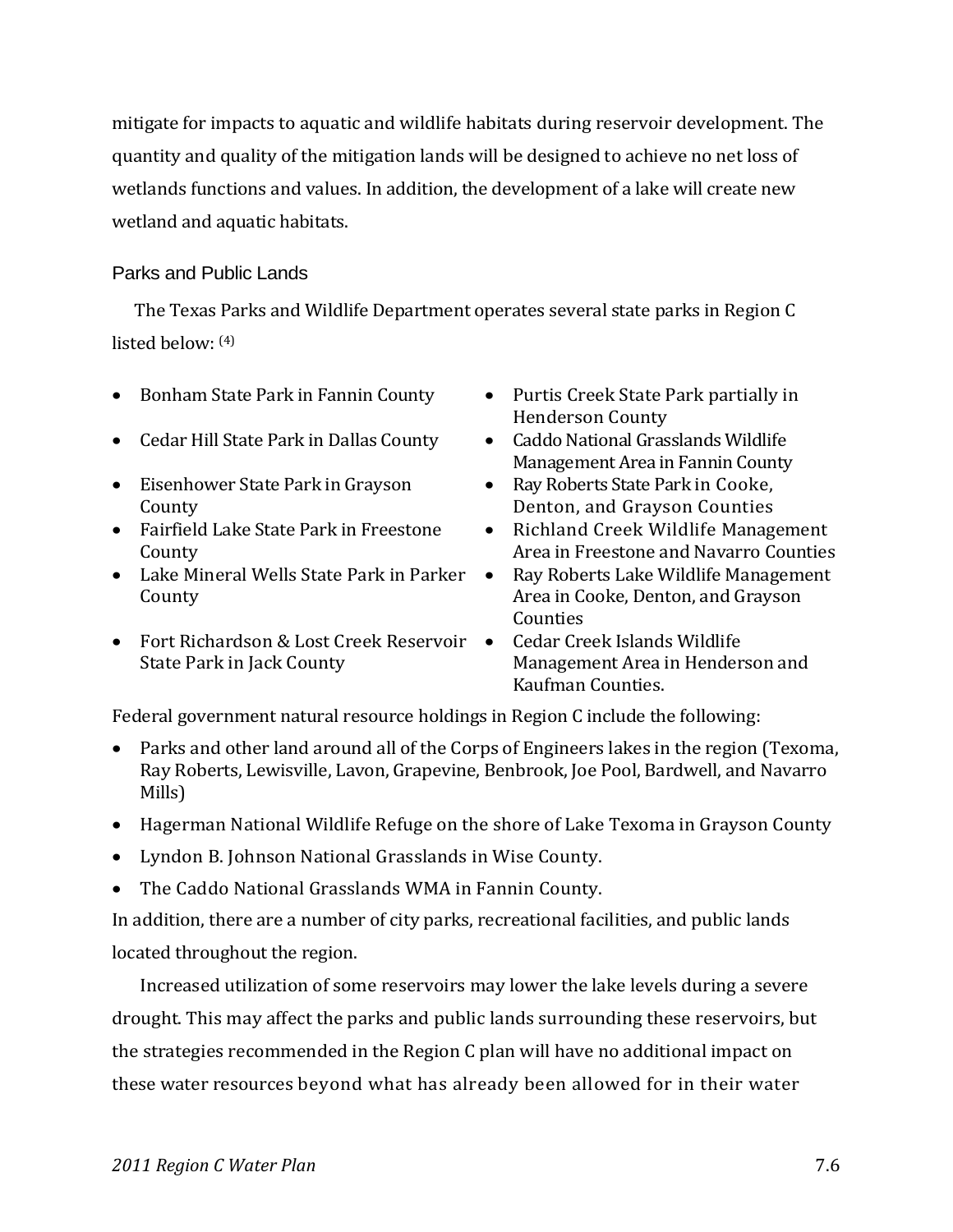right permits. None of the recommended water management strategies evaluated for the Region C plan is expected to adversely impact parks or public lands.

#### Energy Reserves

Oil and natural gas fields are important natural resources in portions of Region C. Most of the oil production is in Jack, Wise, Cooke, Navarro, and Grayson Counties (5), and most of the natural gas production is in Freestone, Parker, Denton, Jack, Tarrant, and Wise Counties<sup>(6)</sup>. Gas production in the Barnett Shale has rapidly increased in the past decade due in large part to improvements in hydraulic fracture stimulation technologies (7). This use of water in gas production has significantly increased the mining use in Region C. In addition, there are some lignite coal resources in Region C  $(8)$ , the most significant of which is used to supply TXU Electric's Big Brown Steam Electric Station on Lake Fairfield. None of the recommended water management strategies are expected to impact oil, gas, or coal production in the region.

#### *7.5 Consistency with Protection of Navigation*

No commercial navigation activities occur in Region C at this time. For the two river segments identified by the Corps of Engineers as "navigable waters" (Trinity River downstream of Fort Worth and the Red River downstream of Warren's Bend in Cooke County), there are no known plans to initiate navigation activities. This plan has no impact to navigation in Region C.

The Region C recommended strategies also do not impact navigation activities in other regions. Analysis of the proposed reuse projects found that there are limited impacts to stream flows from reuse projects, thus protecting potential downstream navigation activities. The recommended reservoir located in adjacent regions (Marvin Nichols Reservoir) includes sufficient releases that would protect instream uses and downstream navigation activities.

#### *7.6 Consistency with State Water Planning Guidelines*

To be considered consistent with long‐term protection of the state's water, agricultural, and natural resources, the Region C plan must be determined to be in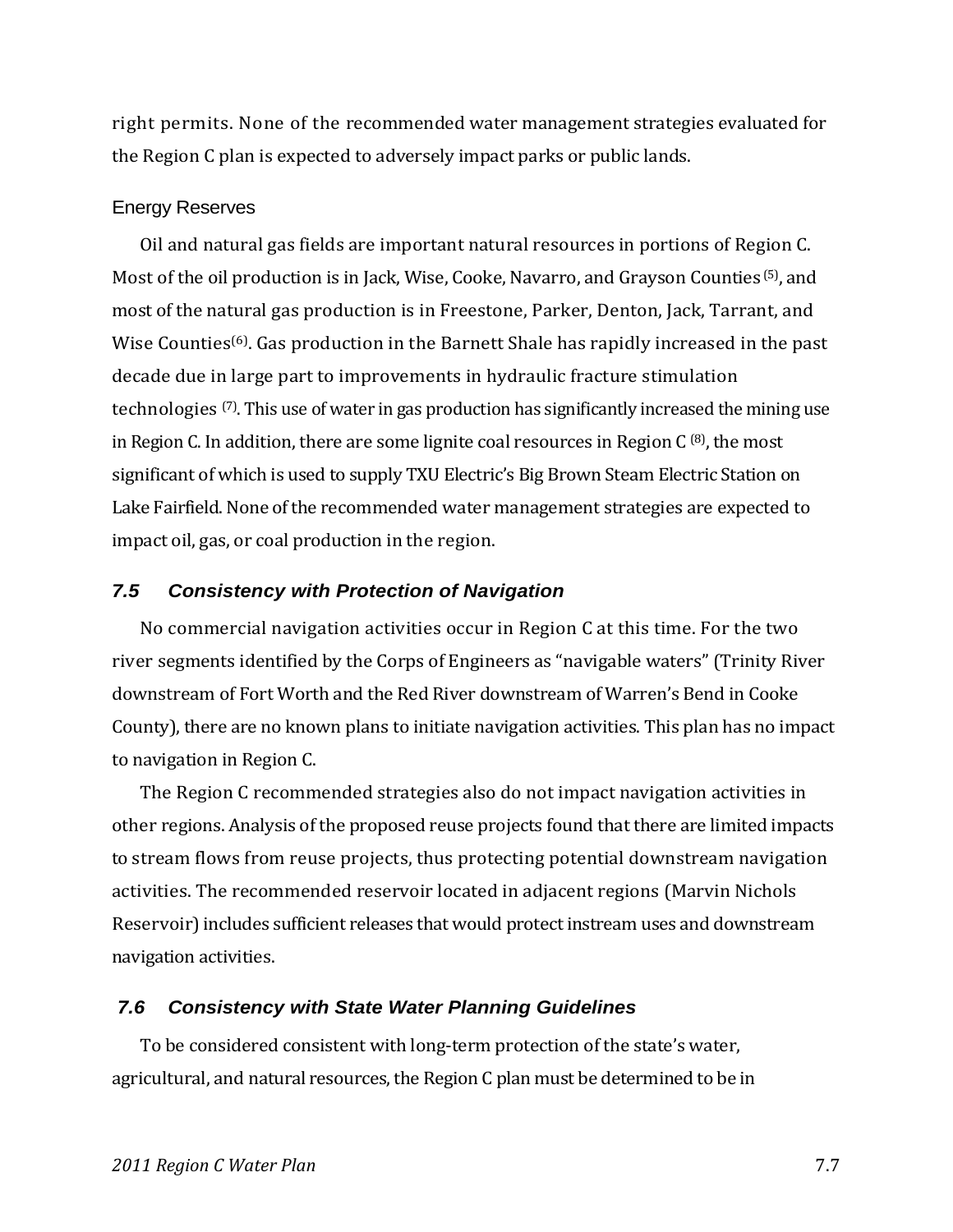compliance with the following regulations  $(1, 9)$ .

- 31 TAC Chapter 358.3
- 31 TAC Chapter 357.5
- 31 TAC Chapter 357.7
- 31 TAC Chapter 357.8
- 31 TAC Chapter 357.9

The information, data, evaluation, and recommendations included in Chapters 1 through 6 and Chapter 8 of the Region C plan collectively comply with these regulations.